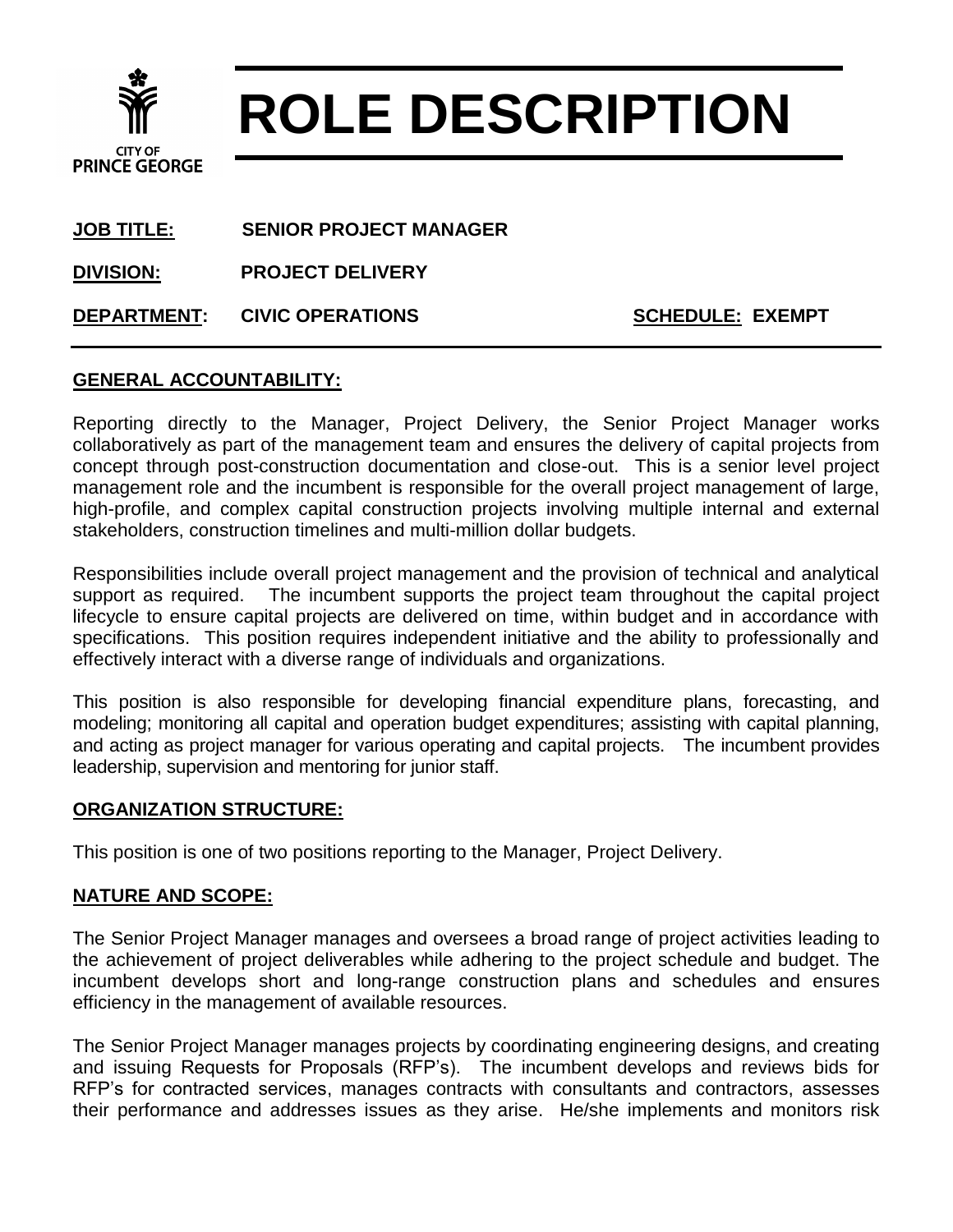mitigation strategies and conducts inspections to ensure that all work adheres to all applicable standards, specifications and regulations.

The Senior Project Manager prepares and reviews terms of reference, technical specifications, reports and tender documents for engineering, construction and maintenance services. The incumbent develops and delivers presentations at council and to various audiences, as required. As required, the incumbent attends council meetings to provide technical briefings on specific projects.

The incumbent develops, implements and executes the City's project management systems and documentation, including project charters, work plans, procurement strategies, schedules, status reports, budget performance reports and executive summaries to advance projects from initiation to on-time and on-budget completion.

The Senior Project Manager is responsible for developing financial expenditure plans, forecasts and models in support of project management. Through liaison with other departmental staff, the incumbent is responsible for monitoring capital expenditures and advising the Manager of progress, as well as assisting with capital planning. As part of the overall Project Delivery management team, the incumbent is responsible for setting and achieving goals for the section and for developing and implementing short-term, mid-range and long-term plans.

The Senior Project Manager provides leadership and daily supervision to employees and contractors and provides direction on workflow and priorities. The incumbent appraises the performance of staff and, when required, initiates and implements progressive discipline procedures. He/She is responsible for hiring; ensuring that every new employee receives an orientation; identifying and implementing staff training and development needs; preparing work schedules; approving vacation requests; monitoring and following up on employee absences; ensuring job descriptions are kept current and updated when appropriate; identifying, developing and implementing improved workplace practices and procedures. The incumbent ensures that existing policies and procedures are clearly identified, documented, communicated to staff, and consistently applied.

The incumbent is responsible for ensuring the health and safety of workers and contractors. This includes the development and maintenance of standard operating procedures, hazard assessments, incident investigations, safety inspections and other related health and safety processes. The Senior Project Manager must provide a strong understanding of the equipment and training required to maintain worker safety along with the necessary recording and reporting requirements necessary to meet WorkSafeBC requirements.

## **CONTACTS:**

The Senior Project Manager has significant contact with various levels of management and staff within the organization, as well as a wide range of external contacts. The incumbent works cooperatively to build and maintain professional, effective working relationships with other City staff, community stakeholders, agencies, and external contractors and consultants. There is a strong emphasis on communication and the incumbent is expected to act in a proactive manner within the overall departmental team and City organization.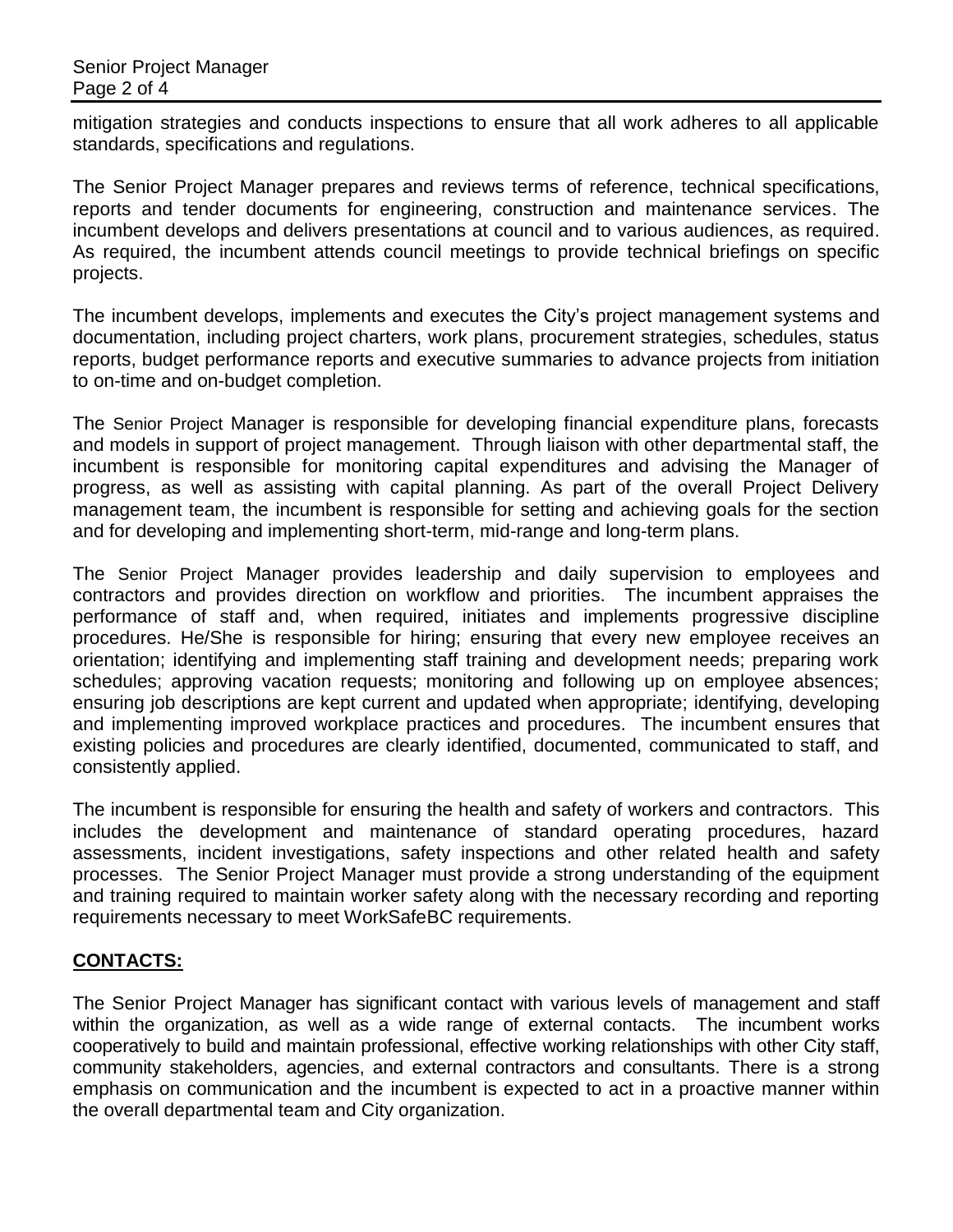#### **EDUCATION/TRAINING:**

A University degree or post-secondary technical diploma in Architecture, Civil Engineering or Construction Management, or a related field, is required from a publicly accredited, postsecondary institution recognized in the BC Transfer Guide. A Project Management certificate (CMP) or a professional project management designation (PMP) or equivalent is essential.

Ten years of related experience in capital construction project management including resource planning, procurement and financial management and analysis. Experience with project management and financial software systems.

The incumbent must demonstrate the ability to establish and maintain effective working relationships with key stakeholders and the ability to manage numerous projects simultaneously. Strong negotiation and problem solving skills are essential.

#### Critical attributes include:

- Demonstrated proficiency in each of the City's leadership competencies: Innovation, Strategy, Persuasion, Communication, Delegation, Achievement, Cooperation and Empathy;
- Demonstrated expertise in project management including developing and executing project planning and documentation (e.g. project charters, project work plans, status reports, budget performance and executive summaries);
- Considerable knowledge and demonstrated expertise in construction processes;
- Thorough knowledge of quality assurance, performance measurement and continuous improvement methodologies and practices;
- Strong attention to detail:
- Ability to display independent initiative, judgment, creativity and innovation in developing solutions;
- Sound problem solving and decision making abilities;
- Well-developed research, analytical and problem solving skills;
- Resourceful and able to find ways to improve performance and processes;
- Strong leadership skills and the ability to communicate expectations, train, lead and evaluate staff and contractors;
- Inspiring and supporting stakeholder's activities towards the achievement of project goals;
- Skilled in developing, reviewing and documenting divisional work processes;
- Strong customer service orientation;
- Ability to function within, and contribute to, a proactive team environment;
- Ability to effectively and respectfully communicate, in both verbal and written form, in a way that promotes understanding;
- Excellent presentation and instruction skills;
- Ability to handle multiple tasks, a demanding workload, and effectively meet deadlines;
- Ability to successfully facilitate a positive outcome to conflicts which may arise throughout the construction process;
- Strong knowledge of the integrated Project Management Software, Computerized Maintenance Management System (CMMS), Electronic Document Management and other related computer applications pertaining to the work;
- Proficiency with Microsoft Office software applications;